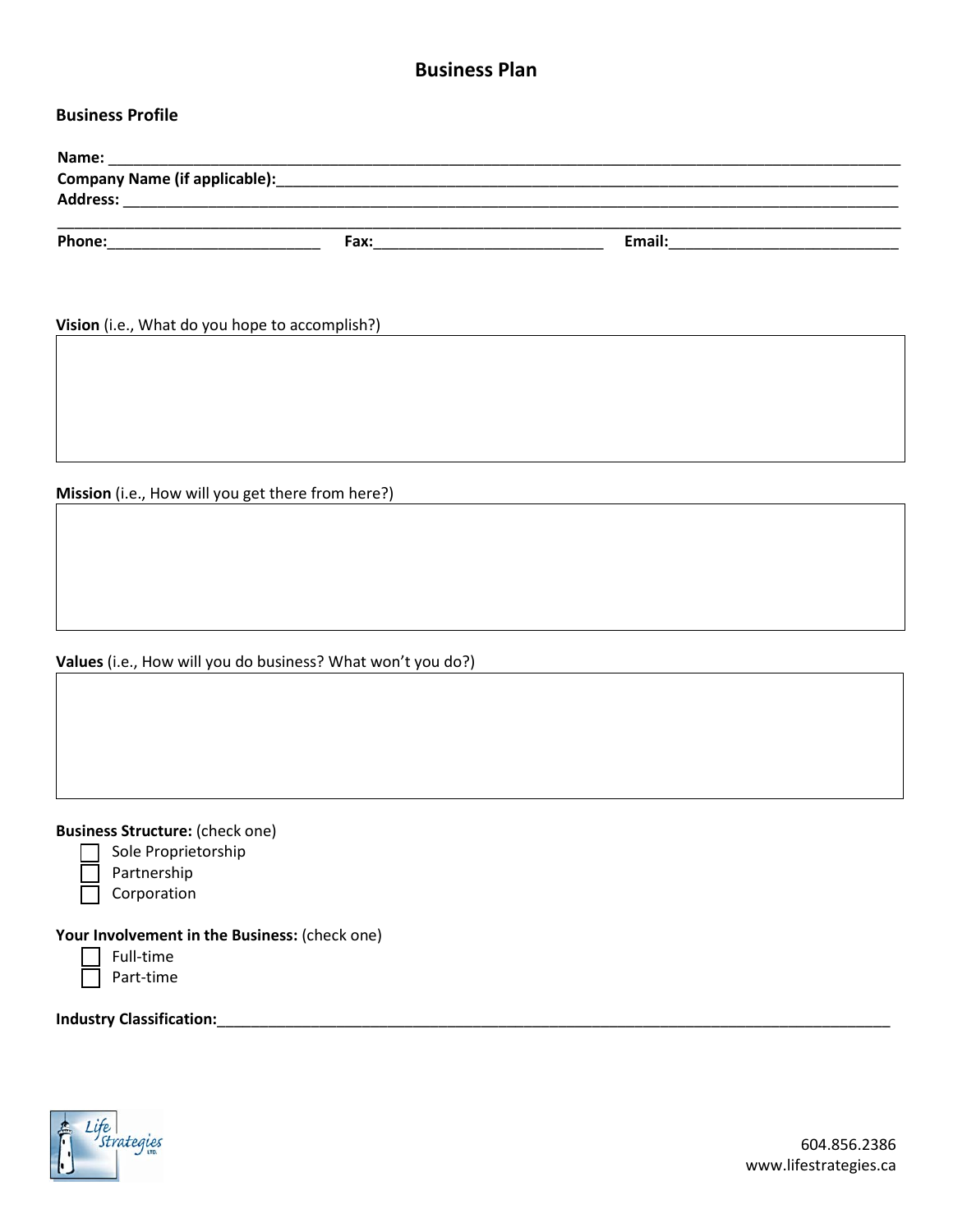**Labour Market Information:** (e.g., Briefly describe industry trends that will impact the success of your business

**Core Products and/or Service:** (e.g.,, Briefly describe specific features of your product/service, research/development already completed and what is still needed, your competitive advantage, and future development plans)

## **Market Analysis**

**Customers** (How many customers do you need to survive? How large is the market? What geographical area will you serve? Why will they prefer dealing with you?)

**Competitors** (Length of time in business / their competitive strengths and weaknesses)

**Marketing Plan** (How will you inform potential customers? What kind of advertising would be most effective? How much money will you spend on advertising?)



604.856.2386 www.lifestrategies.ca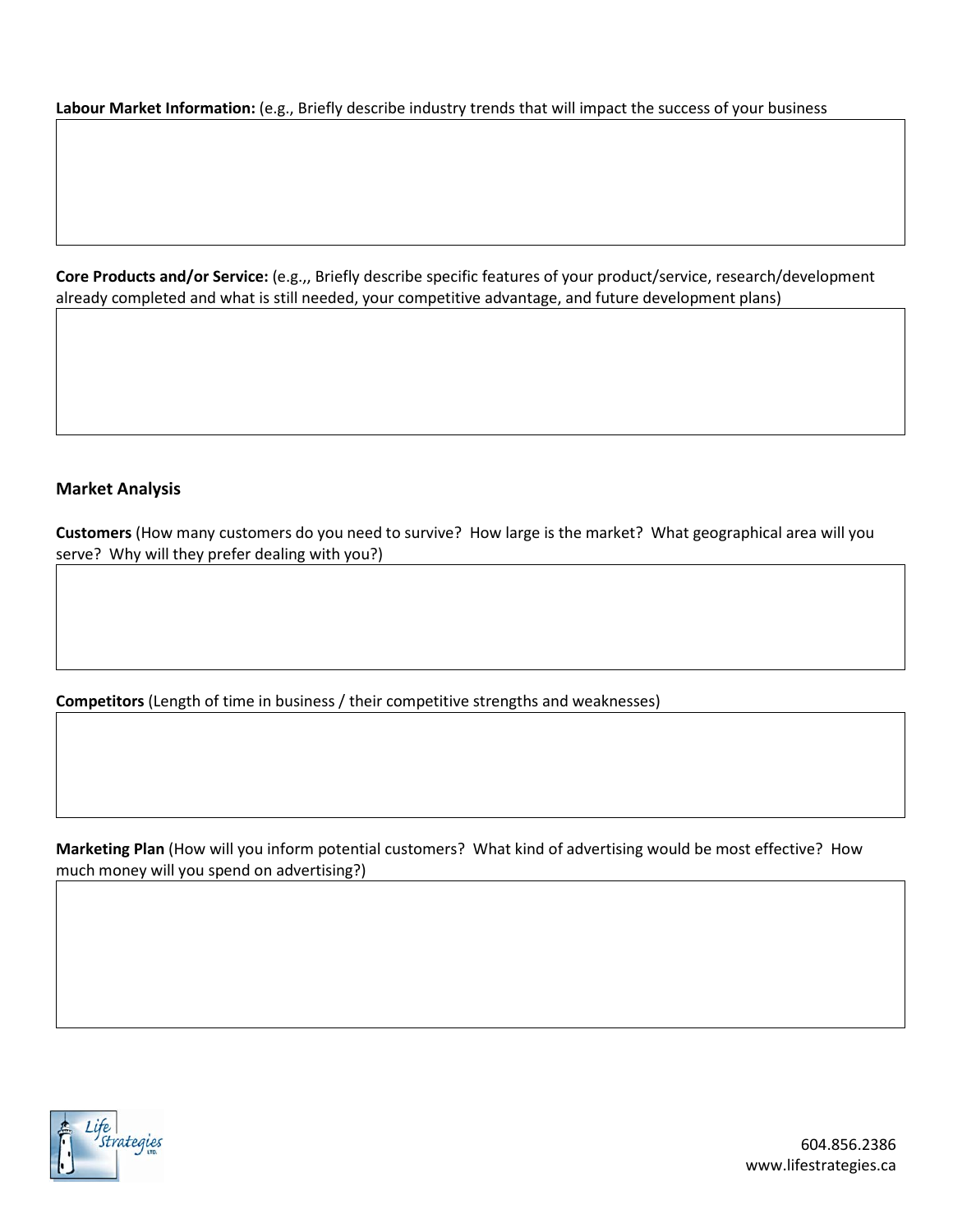**Pricing** (What fees will you charge? How does this compare to others in your industry? What will be included in your fees? What will you charge extra for? What level of sales will result in you breaking even, including overhead? What kind of profit would make this worthwhile for you? Have you considered costs of credit, shipping, business development, travel, warranties, follow-up?)

## **Operating Needs**

| Location: (check one) |
|-----------------------|
| Home-based            |
| Leased premises       |
| Shared office place   |
| Other:                |

**Licensing, Registrations, and Insurance** – what's essential?

#### **Resources**

**People** (e.g., Do you have sufficient skills and time to operate all aspects of your business? If not, who will you need to hire? Under what kind of arrangements - employee, subcontractor, partner, casual labour? For what pay and how many hours? Will you require professional services from a lawyer, accountant, financial advisor, business consultant? If so, how much will this cost?)

**Money** (e.g., Specify the sources of money for starting-up your business. What investment are you personally contributing? How will you cover unexpected expenses? Complete a detailed cash-flow worksheet for the first 12 months and specific goals for anticipated sales and profits for the first three years.)



604.856.2386 www.lifestrategies.ca